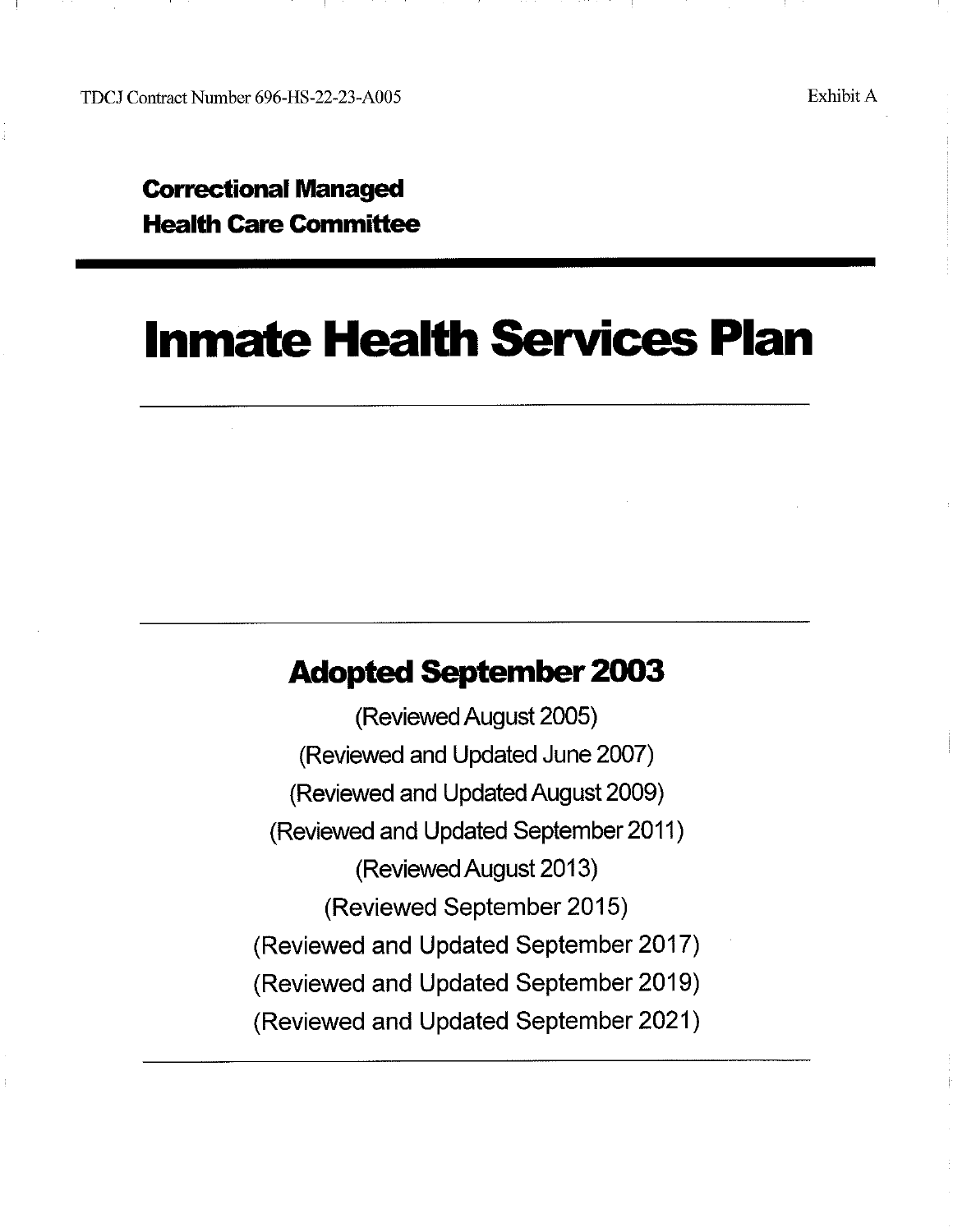İ

 $\frac{1}{2}$ 

ł

ŧ.

 $\hat{\vec{r}}$ 

-11

- 11

- 11

**Contents** 

- i

| Medical Services and Supplies Provided by Physicians and Other Health Care Professionals  6 |
|---------------------------------------------------------------------------------------------|
|                                                                                             |
|                                                                                             |
|                                                                                             |
|                                                                                             |
|                                                                                             |
|                                                                                             |
|                                                                                             |
|                                                                                             |
|                                                                                             |
|                                                                                             |
|                                                                                             |
|                                                                                             |
|                                                                                             |
|                                                                                             |
| Hepatitis B Vaccinations will be Administered According to Correctional Managed Health Care |
| Post-exposure Testing and Prophylaxis for Inmate Non-occupational Bloodborne Pathogen       |
|                                                                                             |
|                                                                                             |
| Partner Elicitation and Referral for Sexually Transmitted Diseases, Including HIV11         |
|                                                                                             |
|                                                                                             |
| Treatment of Chronic Hepatitis B and C According to Correctional Managed Health Care        |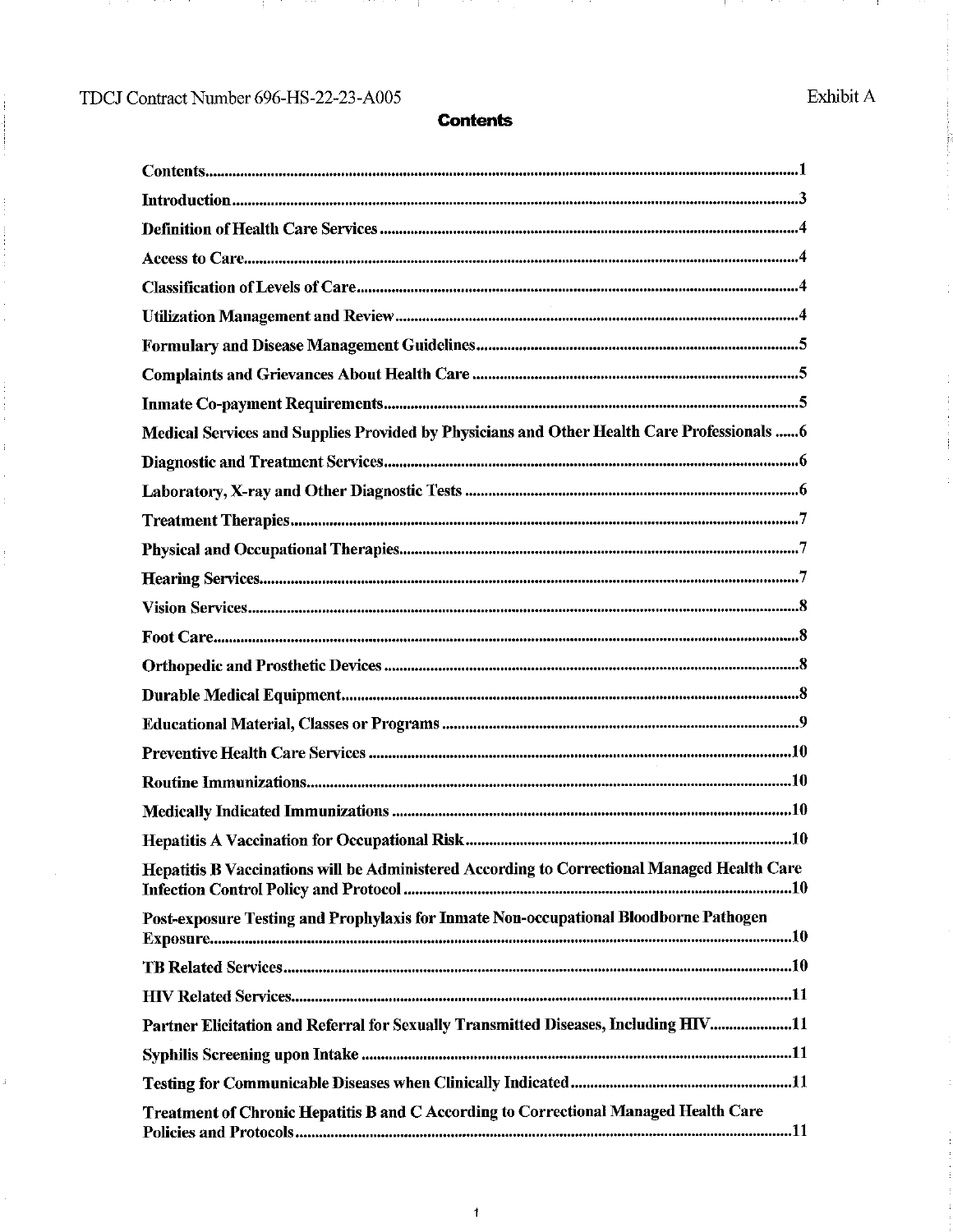## TDCJ Contract Number 696-HS-22-23-A005

 $\bar{z}$ 

- 11

-1

- 11

Ť. ÷ ÷

 $\ddot{\phantom{a}}$ 

 $\ddot{\cdot}$ 

÷.

- 11

| Periodic Medical Assessments as Required for Certain Job Assignments Involving Excessive       |
|------------------------------------------------------------------------------------------------|
| Access to Personal Hygiene Supplies as Described in Correctional Managed Health Care Policy    |
| Periodic Physical Examination According to Frequency Designated in Policy 11                   |
| Fecal Immunochemical Test According to Frequency Designated in Policy11                        |
|                                                                                                |
|                                                                                                |
|                                                                                                |
|                                                                                                |
| Surgical and Anesthesia Services Provided by Providers and other Health Care Professionals  13 |
|                                                                                                |
| Services Provided by an Infirmary, Hospital or other Facility and Ambulance Services  14       |
|                                                                                                |
|                                                                                                |
|                                                                                                |
|                                                                                                |
|                                                                                                |
|                                                                                                |
|                                                                                                |
|                                                                                                |
| <b>Dental Services.</b>                                                                        |
|                                                                                                |
|                                                                                                |
|                                                                                                |
|                                                                                                |
|                                                                                                |
|                                                                                                |
|                                                                                                |
|                                                                                                |
|                                                                                                |

 $\chi$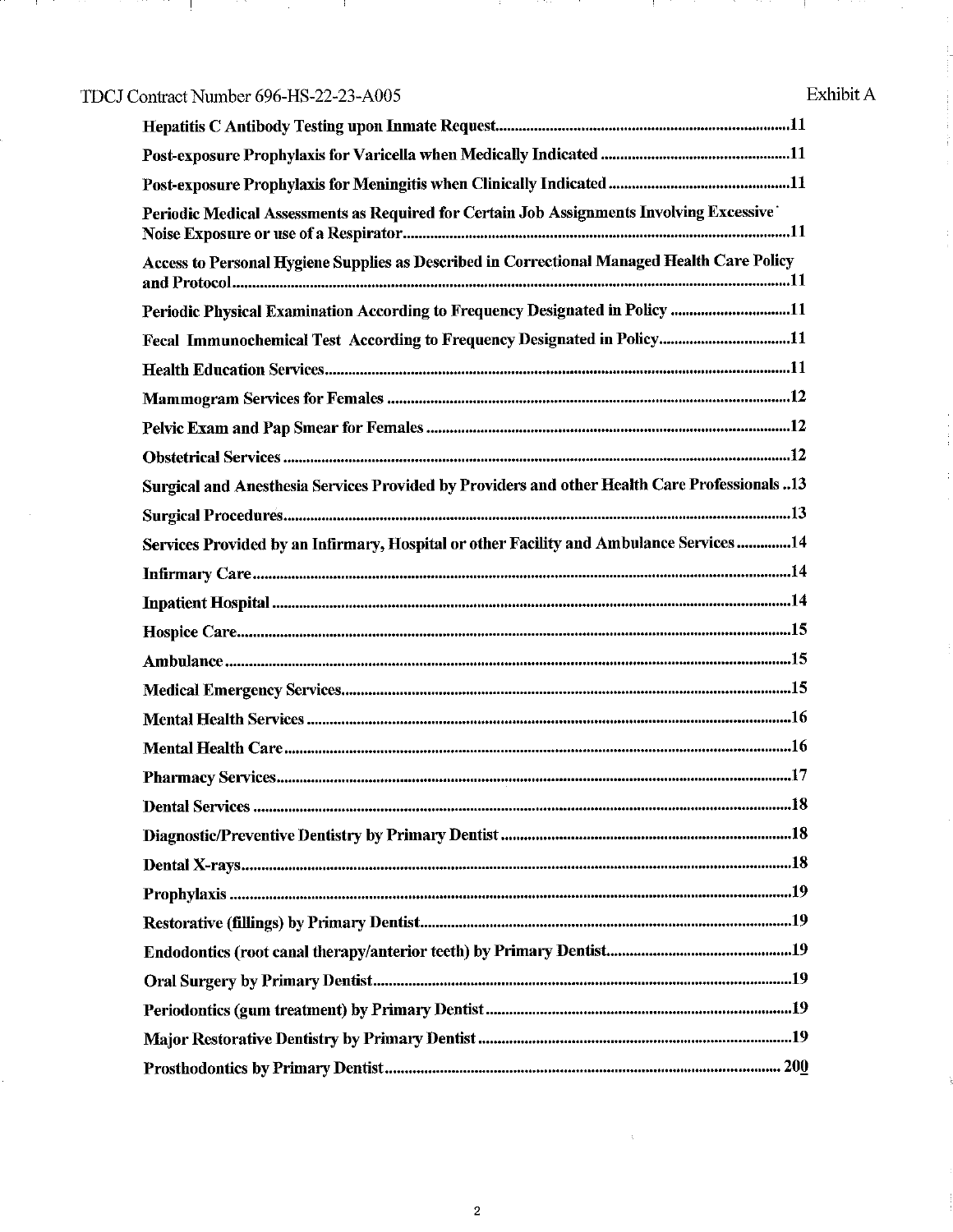# **Inmate Health Services Plan**

**Correctional Managed Health Care Committee** 

## **Introduction**

The Inmate Health Services Plan describes the level, type and variety of health care services made available to inmates incarcerated within the Texas Department of Criminal Justice (TDCJ). This Plan is adopted pursuant to Section 501.146 of the Texas Government Code. In this Plan health care services are delivered through a cooperative arrangement between TDCJ, the University of Texas Medical Branch at Galveston and the Texas Tech University Health Sciences Center under the direction of the Correctional Managed Health Care Committee.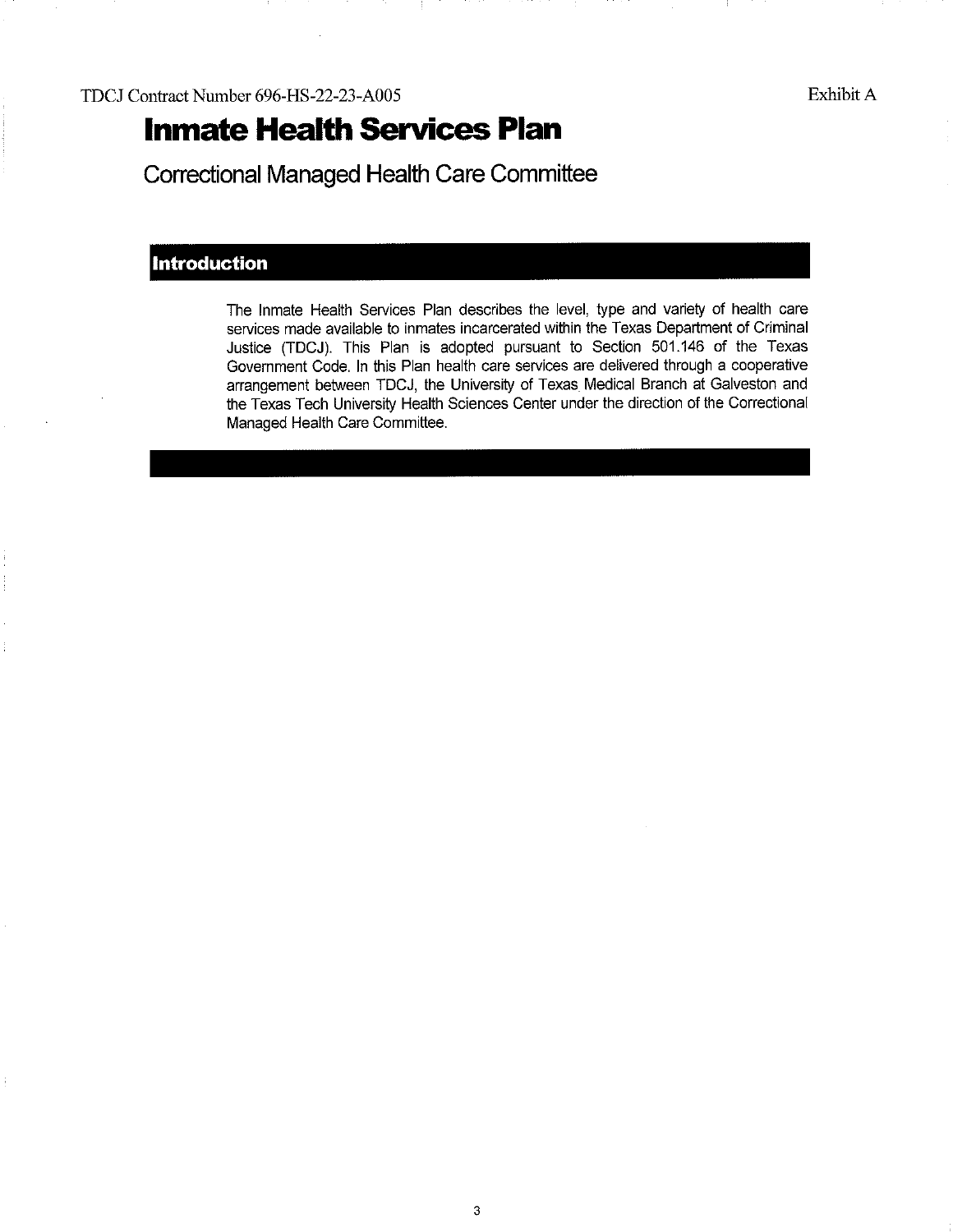## **Definition of Health Care Services**

Health Care, for the purposes of this Plan, is defined as health-related actions taken, both preventive and medically necessary, to provide for the physical and mental well-being of the inmate population. Health care, among other aspects, includes medical services, dental services, and mental health services.

## **Access to Care**

All inmates shall have equal access to health care services. Each facility within TDCJ has written procedures which describe the process for inmates to gain access to the care needed to meet their medical, dental and mental health needs. Inmates are provided information at intake and upon receipt at their unit of assignment on the procedures for obtaining health care services.

### **Classification of Levels of Care**

For purposes of this Plan, health care services can be prioritized into the following classifications:

Level I Medically Mandatory: Care that is essential to life and health and without which rapid deterioration is expected. The recommended treatment intervention is expected to make a significant difference or is very cost effective.

### **Care at Level I is authorized and provided to all inmates**

**Level II Medically Necessary:** Care that is not immediately life threatening, but without which the patient could not be maintained without significant risk of serious deterioration or where there is a significant reduction in the possibility of repair later without treatment.

### Care and treatment of conditions at Level II is provided to all **inmates but evolving standard and practice guidelines controls the extent of service**

## **Utilization Management and Review**

Utilization management and review is a physician-driven system for making individual evaluations as to medical necessity. The review process entails consulting national accepted standards of care and comparing the individual circumstances of each case. Referrals for certain types of care require prior authorization through the utilization review process. Determinations made through the utilization management and review process may be appealed by the referring provider for additional review and decision in accordance with established procedures.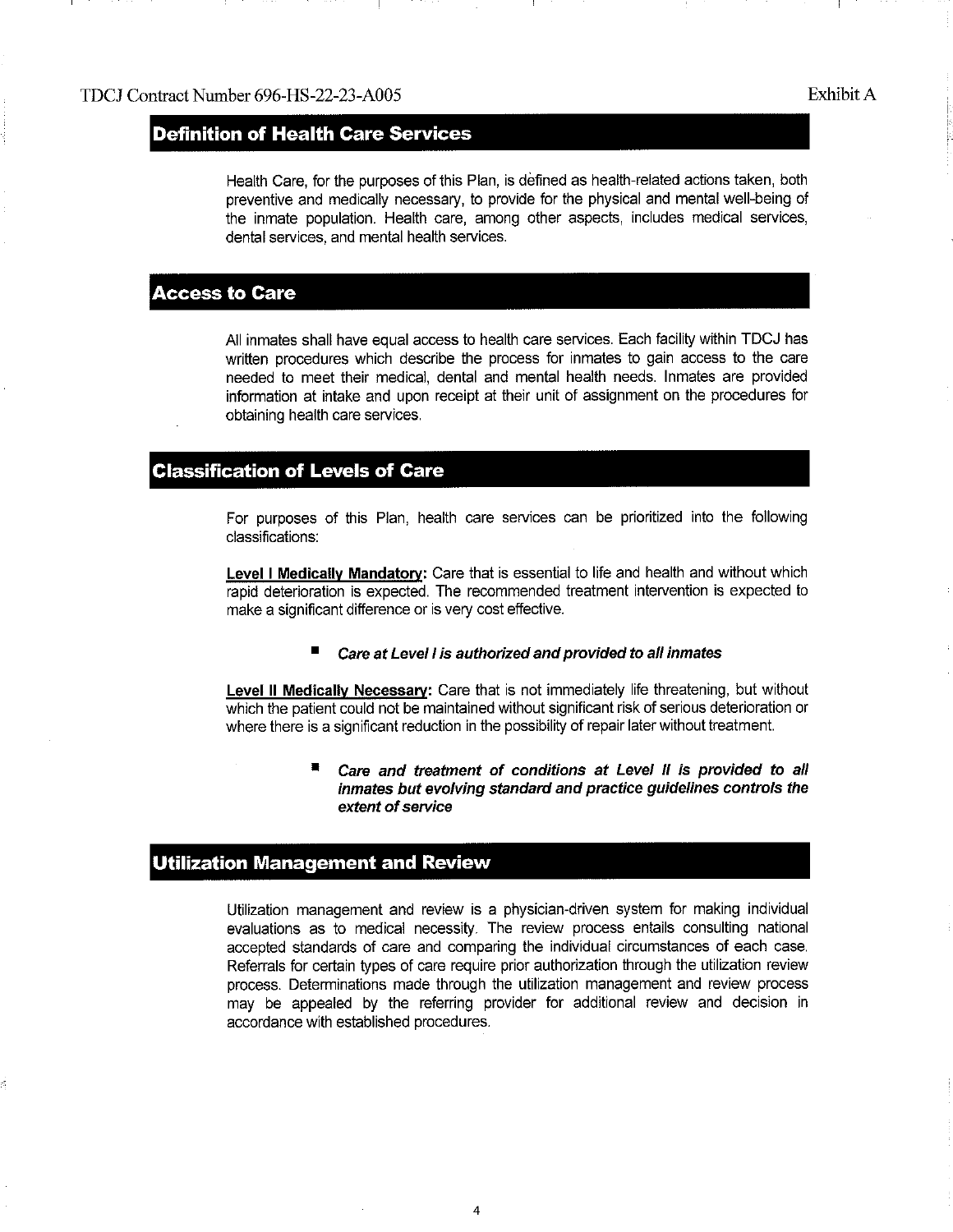## **Formulary and Disease Management Guidelines**

A standard statewide formulary is maintained by the Pharmacy and Therapeutics Committee and updated as needed and at least annually. This committee meets regularly to review the use of drugs within the health care system, evaluate agents on the formulary and consider changes to the available medications. All medications prescribed for inmates must be listed in the formulary unless specific medical necessity exists for authorizing a non-formulary medication. In such circumstances, a request for non-formulary approval will be processed and evaluated. Non-formulary determinations may be appealed by the referring provider for additional review and decision in accordance with established procedures.

In addition to the formulary, the Pharmacy and Therapeutics Committee develops and maintains disease management guidelines that outline recommended treatment approaches for management of a variety of illnesses and chronic diseases. These guidelines are reviewed regularly and updated as necessary. Disease management guidelines focus on disease-based drug therapy and outline a recommended therapeutic approach to specific diseases. They are typically developed for high risk, high volume, or problem prone diseases encountered in the patient population. The goal is to improve patient outcomes and provide consistent, cost-effective care, which is based on national guidelines, current medical literature, and has been tailored to meet the specific needs of the patient population served.

Disease management guidelines are just that They are guidelines. They represent pathways that will help practitioners provide care for the majority of patients in the middle portion of a bell-shaped curve. Pathways do not replace sound clinical judgment nor are they intended to strictly apply to all patients.

## **Complaints and Grievances About Health Care**

If an inmate believes that he/she has not received medical care that is necessary and appropriate for his/her medical condition, the following mechanisms are available:

- First, asking questions of the treating professionals in the medical department in order to understand what is being done to address the issue;
- If the issue remains unresolved, the next step is to complete an 1-60 Request to Official form and send it to the facility medical complaints coordinator at the medical department for informal resolution;
- An inmate also has the right to file a grievance in accordance with the appropriate inmate grievance procedures.

## **Inmate Co-payment Requirements**

In accordance with state law, if a visit to a health care provider meets inmate health care co-payment criteria, the inmate may be assessed a \$13.55 co-payment Inmates will be afforded access to health care services regardless of their ability to pay.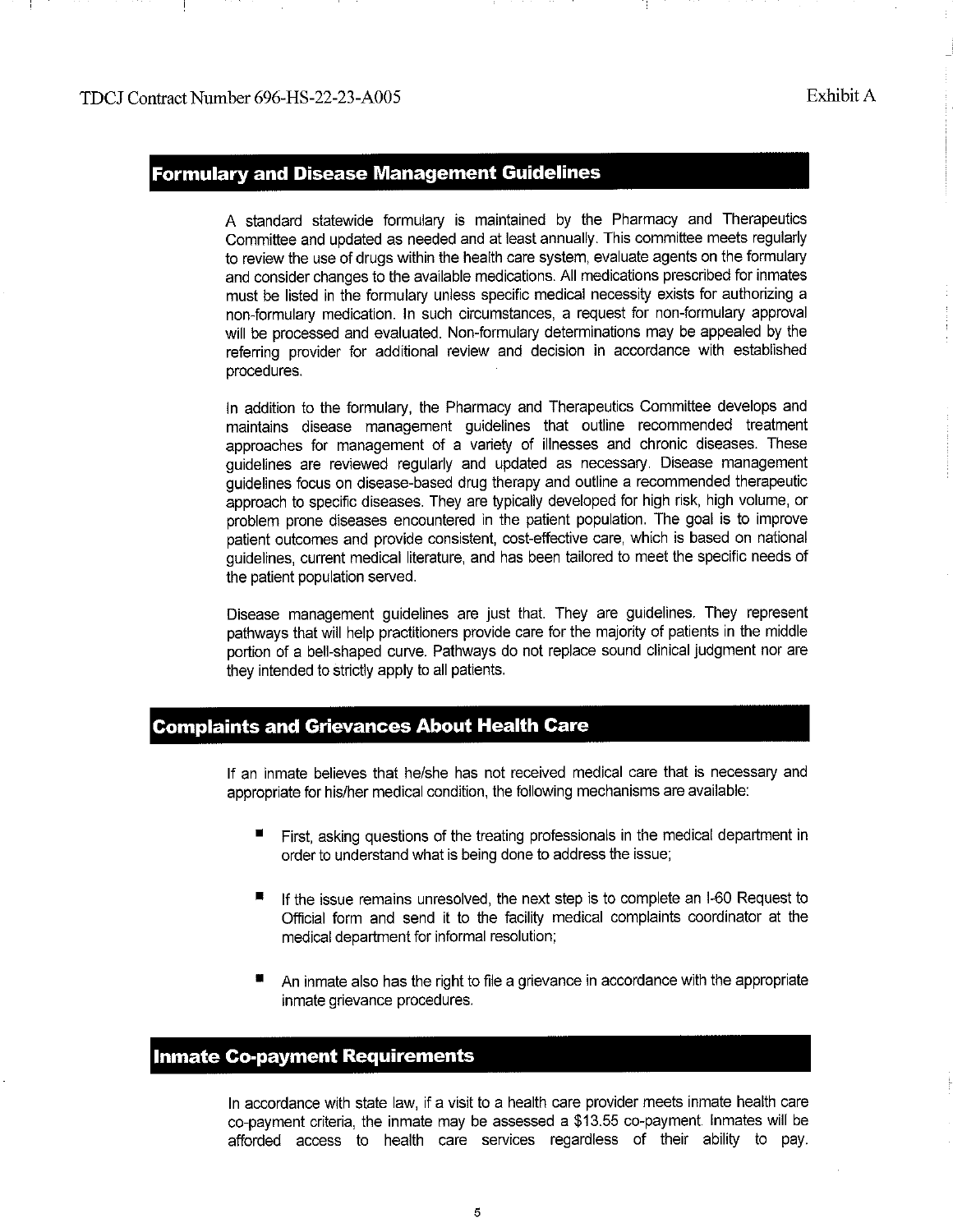TDCJ Contract Number 696-HS-22-23-A00S Exhibit A

- 11

# **Inmate Health Services Plan**

**Medical Services and Supplies Provided by Physicians and Other Health Care Professionals** 

## **All services are subject to a determination ofmedical necessity**

|                                                     | <b>Service Description</b>                  |
|-----------------------------------------------------|---------------------------------------------|
|                                                     | <b>Diagnostic and Treatment Services</b>    |
|                                                     | Professional services of providers:         |
| ш                                                   | In provider's office or department          |
|                                                     | Consultations by specialists when indicated |
|                                                     | Office medical consultations                |
| ш                                                   | During a hospital stay                      |
| ■                                                   | During an infirmary stay                    |
| <b>Laboratory, X-ray and Other Diagnostic Tests</b> |                                             |
|                                                     | Tests, including but not limited to:        |
| $\blacksquare$                                      | <b>Blood tests</b>                          |
| ▉                                                   | Urinalysis                                  |
|                                                     | Pathology                                   |
|                                                     | X-rays                                      |
|                                                     | Mammograms                                  |
|                                                     | CAT Scans/MRI                               |
|                                                     | Ultrasound                                  |
|                                                     | Electrocardiogram and EEG                   |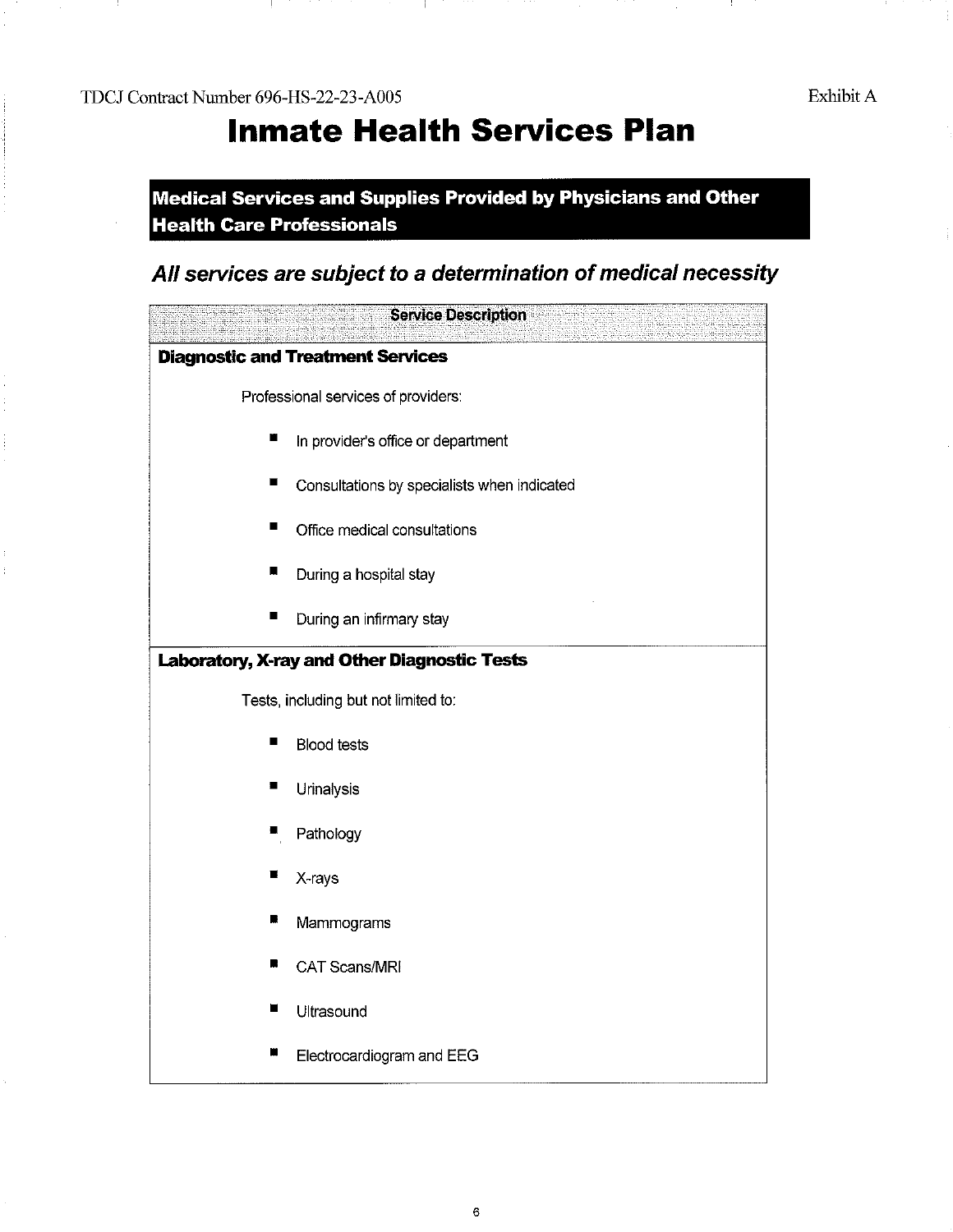**Treatment Therapies**  • Chemotherapy and radiation therapy • Respiratory and inhalation therapy • Dialysis--hemodialysis and peritoneal dialysis  $\blacksquare$  Intravenous (IV)/Infusion therapy **Physical and Occupational Therapies**  Services for each of the following: • Qualified physical therapists • Occupational therapists **E** Rehabilitation therapy and exercise Note: Physical and occupational therapy is limited to services that assist the member to achieve and maintain self-care and improved functioning in other activities of daily living. Cardiac rehabilitation is provided subject to the limitations below: Therapy to restore bodily function is provided only when there has been a total or partial loss of bodily function due to injury or illness. Services are limited to those that continue to meet or exceed the treatment goals established by the provider. For the physically disabled--maintenance of functioning or prevention of or slowing of further deterioration. **Hearing Services**  • Audiogram if medically indicated **• Placement of hearing aid when medically necessary** 

7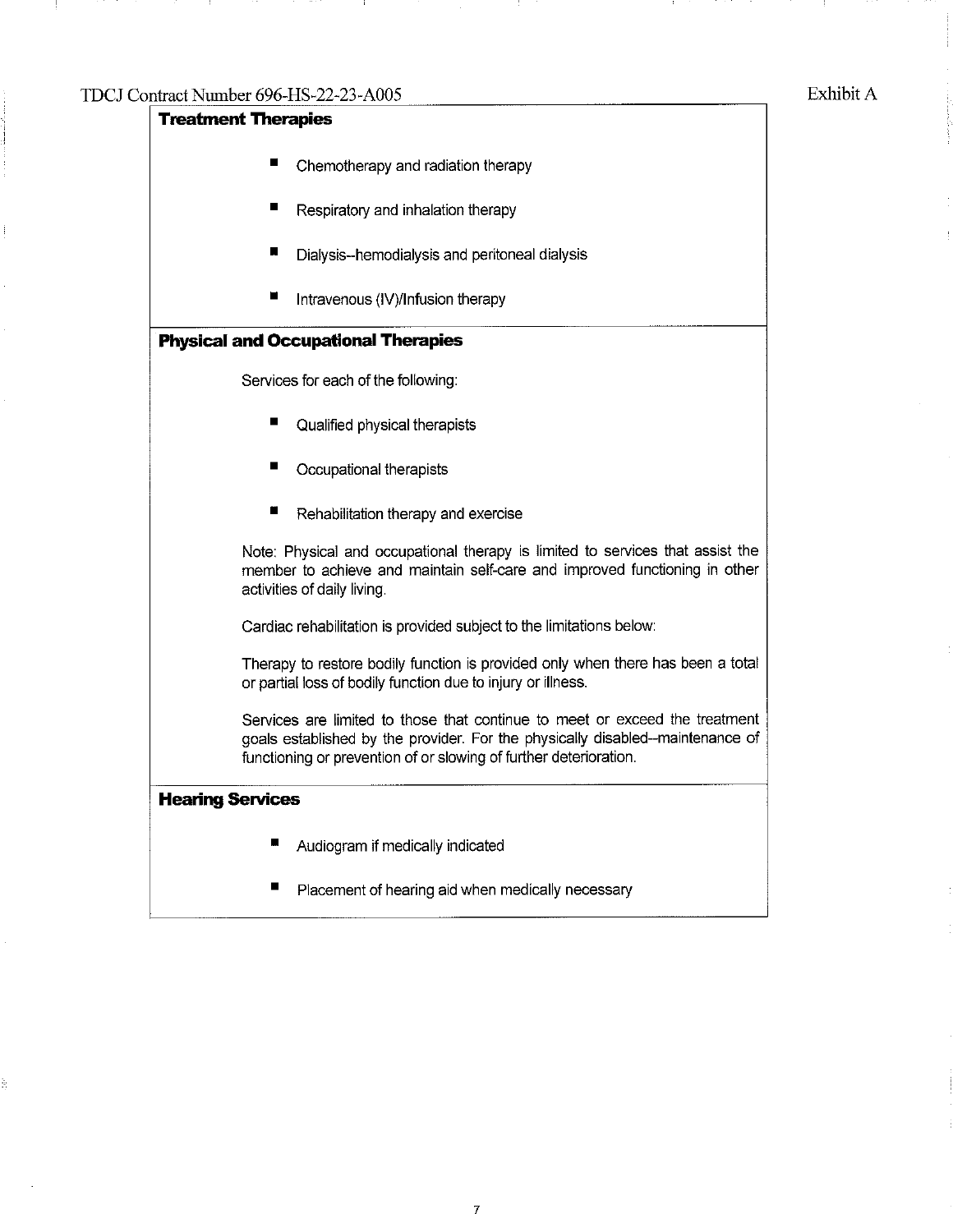I

| <b>Vision Services</b>           |                                                                                                                               |
|----------------------------------|-------------------------------------------------------------------------------------------------------------------------------|
|                                  | Eye examination (vision screening) to determine the need for vision<br>correction                                             |
| н                                | Ocular prosthesis if medically indicated                                                                                      |
| н                                | Optometry services                                                                                                            |
| н                                | Corrective lenses as medically indicated                                                                                      |
| <b>Foot Care</b>                 |                                                                                                                               |
| ■                                | Corrective orthopedic shoes, arch supports, braces, splints or other foot<br>care items if medically indicated                |
|                                  | <b>Orthopedic and Prosthetic Devices</b>                                                                                      |
| ш                                | Artificial limbs and eyes; stump hose                                                                                         |
| ■                                | <b>Terminal devices</b>                                                                                                       |
| ■                                | Braces for arms, legs, back or neck                                                                                           |
| ш                                | External cardiac pacemaker                                                                                                    |
| п                                | Internal prosthetic devices, such as artificial joints, pacemakers                                                            |
| ш                                | Foot orthotics when medically necessary                                                                                       |
| <b>Durable Medical Equipment</b> |                                                                                                                               |
|                                  | Provision of necessary durable medical equipment, including repair and<br>adjustment, as prescribed by the provider, such as: |
| п                                | Hospital beds                                                                                                                 |
| ■                                | Standard wheelchairs                                                                                                          |
| ш                                | Crutches                                                                                                                      |
| ■                                | Walkers                                                                                                                       |
| ш                                | Blood glucose monitors                                                                                                        |
| 編                                | Suction machines                                                                                                              |
| я.                               | Oxygen                                                                                                                        |
|                                  |                                                                                                                               |

- U

 $\mathbf{I}$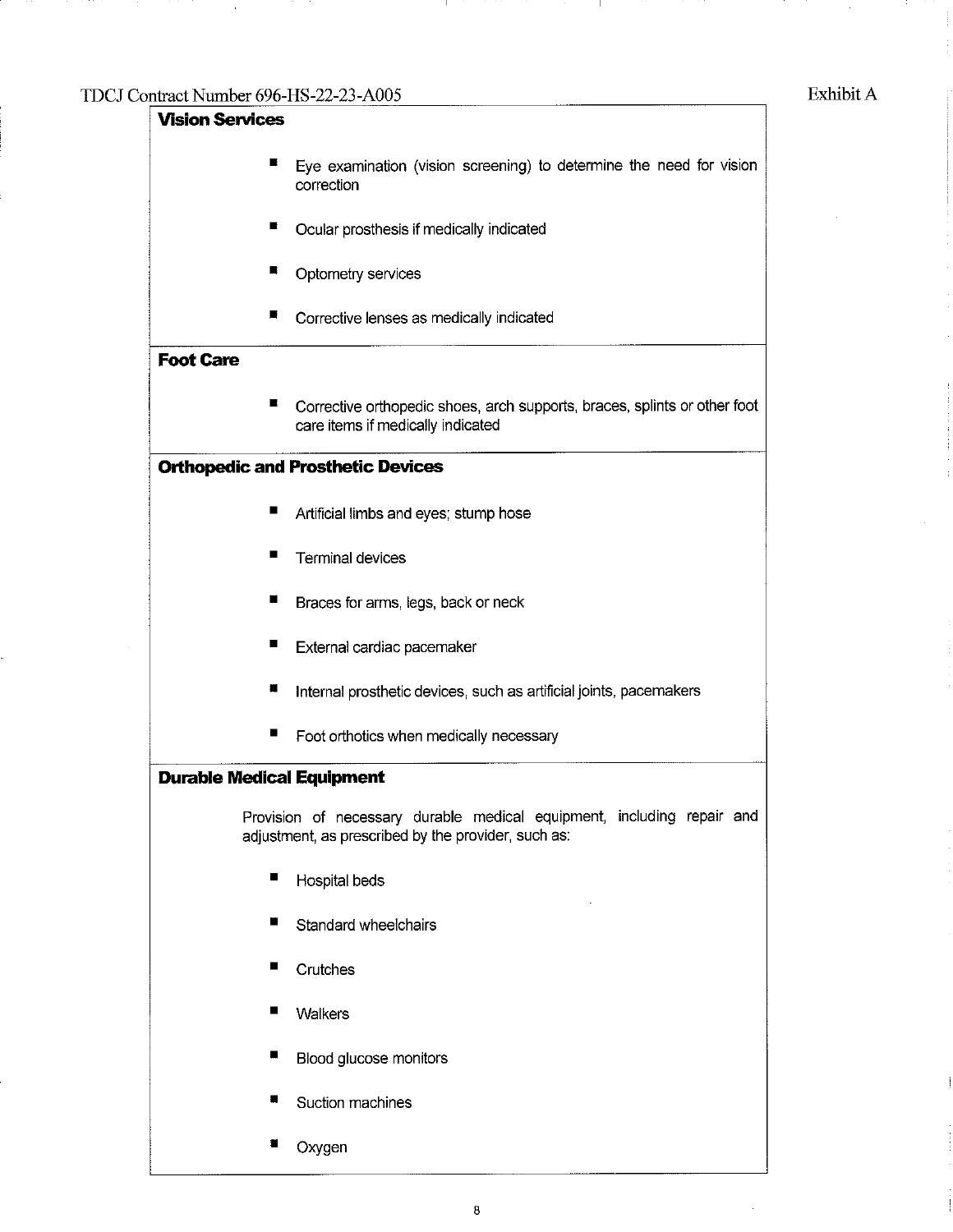Í.

ł.

- 1

## **Educational Material, Classes or Programs**

 $\overline{\phantom{a}}$ 

• Health education material, classes and programs are provided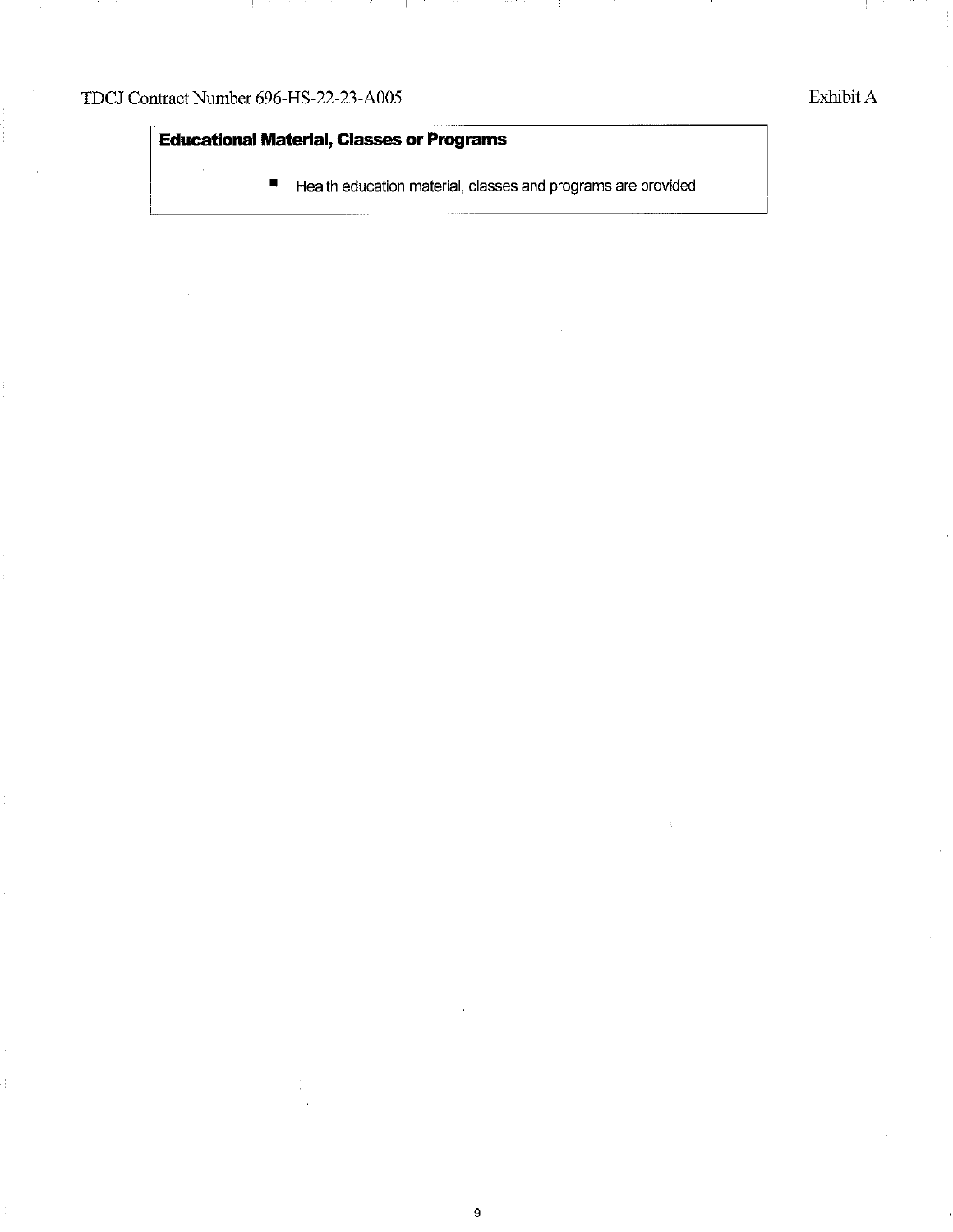## **Preventive Health Care Services**

### **Service Description**

**Routine Immunizations** 

**• Limited to Td, MMR, influenza (age 50 or older), pneumococcal vaccine** (age 65 or older)

**Medically Indicated Immunizations** 

**Hepatitis A Vaccination for Occupational Risk** 

**Hepatitis B Vaccinations will be Administered According to Correctional Managed Health Care Infection Control Policy and Protocol** 

**Post-exposure Testing and Prophylaxis for Inmate Non-occupational Bloodbome Pathogen Exposure** 

**TB Related Services** 

- Annual TB screening tests
- **Treatment of Latent TB infection**
- $\blacksquare$  Directly observed therapy for TB disease
- **Treatment for TB, including respiratory isolation when indicated**
- Contact investigation around active TB cases
- Specialty Consultation for drug-resistant TB cases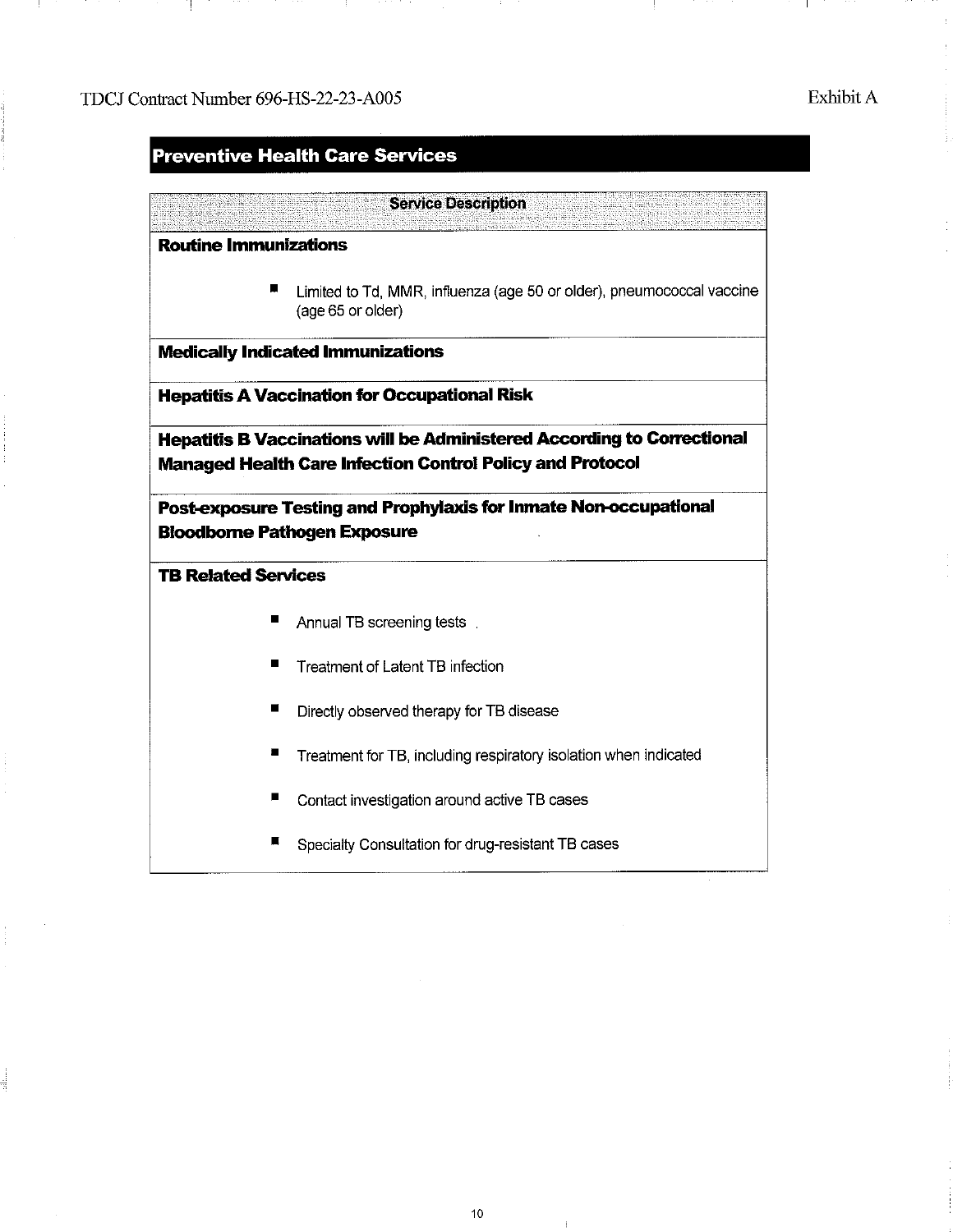$\bar{\gamma}$ 

- 1

÷

| <b>HIV Related Services</b>           |                                                                                                                                          |
|---------------------------------------|------------------------------------------------------------------------------------------------------------------------------------------|
| ■                                     | HIV testing and counseling upon intake and prior to release as required<br>by state law                                                  |
| ■                                     | HIV testing and counseling upon request (no more than every 6<br>months)                                                                 |
|                                       | Antiretroviral therapy for HIV according to correctional managed health<br>care policy and protocol                                      |
|                                       | Opportunistic infection prophylaxis                                                                                                      |
| ш                                     | Infectious disease consultation for HIV infection                                                                                        |
| <b>Including HIV</b>                  | Partner Elicitation and Referral for Sexually Transmitted Diseases,                                                                      |
| <b>Syphilis Screening upon Intake</b> |                                                                                                                                          |
|                                       | <b>Testing for Communicable Diseases when Clinically Indicated</b>                                                                       |
|                                       | <b>Treatment of Chronic Hepatitis B and C According to Correctional</b><br><b>Managed Health Care Policies and Protocols</b>             |
|                                       | <b>Hepatitis C Antibody Testing upon Inmate Request</b>                                                                                  |
| ш                                     | Not greater than once per year                                                                                                           |
|                                       | Post-exposure Prophylaxis for Varicella when Medically Indicated                                                                         |
|                                       | Post-exposure Prophylaxis for Meningitis when Clinically Indicated                                                                       |
|                                       | <b>Periodic Medical Assessments as Required for Certain Job Assignments</b><br>Involving Excessive Noise Exposure or use of a Respirator |
|                                       |                                                                                                                                          |
|                                       | Access to Personal Hygiene Supplies as Described in Correctional<br><b>Managed Health Care Policy and Protocol</b>                       |
| <b>Policy</b>                         | Periodic Physical Examination According to Frequency Designated in                                                                       |
| <b>Policy</b>                         | <b>Fecal Immunochemical Test According to Frequency Designated in</b>                                                                    |
| <b>Health Education Services</b>      |                                                                                                                                          |

-11

÷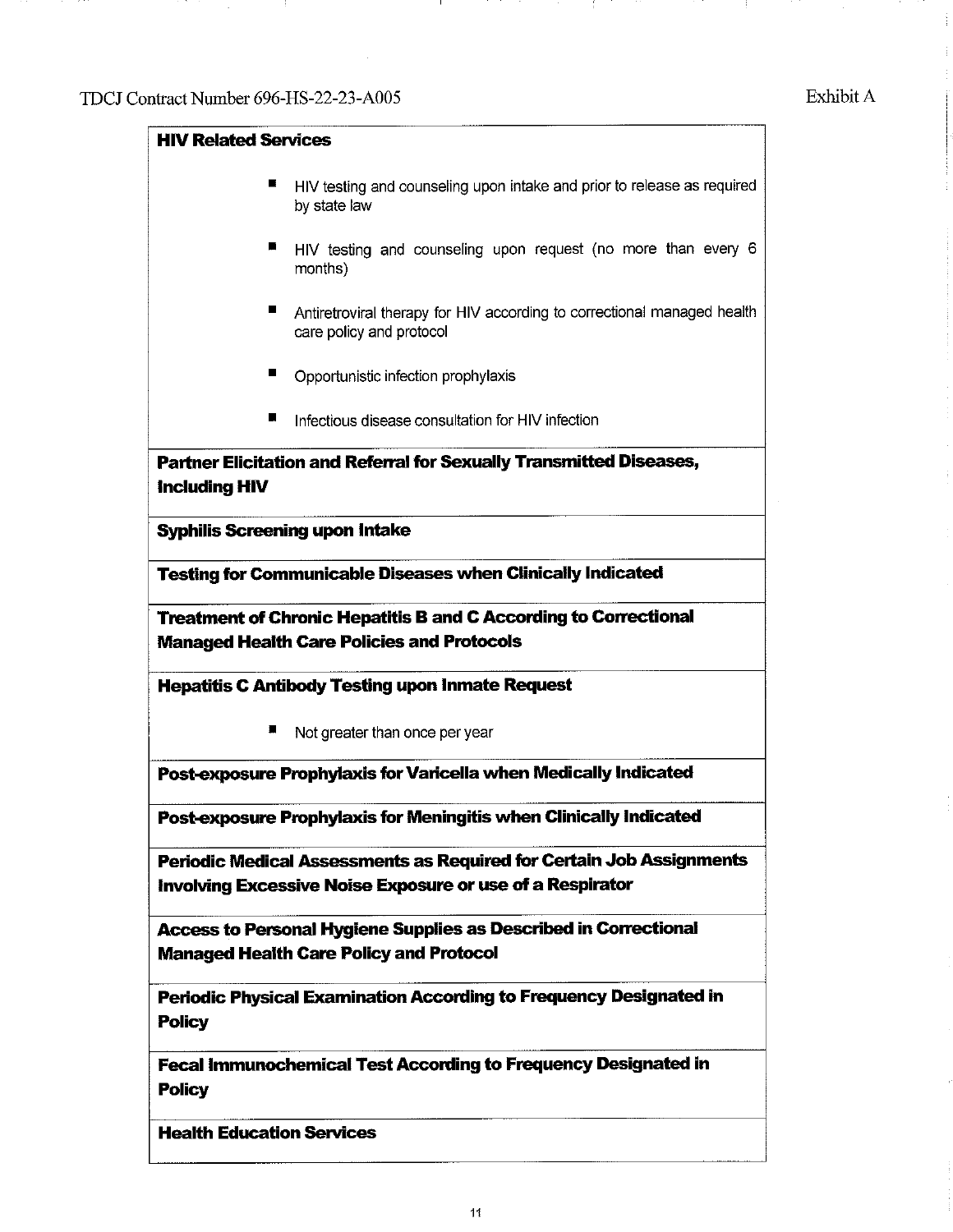İ

# **Mammogram Services for Females**  ■ Mammogram annually from age 40 and higher **Pelvic Exam and Pap Smear for Females**  ■ Frequency may be adjusted by the provider when clinically indicated **Obstetrical Services**  ■ Prenatal and postnatal care, including medically indicated vitamins and nutritional care ■ Delivery and complications of pregnancy Note: Elective termination of pregnancy is not covered. Medical care of the newborn infant is not covered.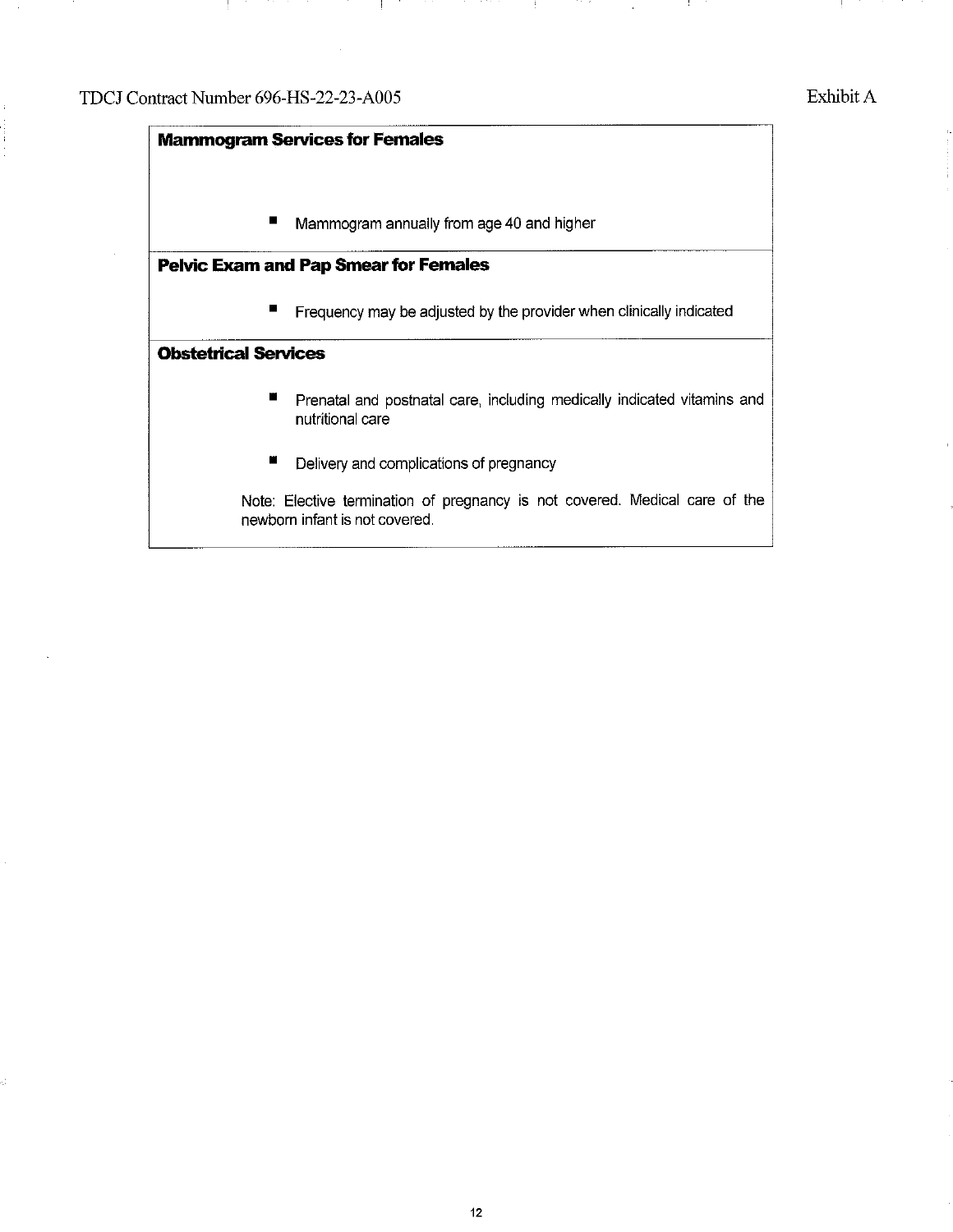Ţ.

- 11

×,

**Surgical and Anesthesia Services Provided by Providers and Other Health Care Professionals** 

**Facility Providers must obtain precertification for all offsite surgical procedures.** 

| <b>Service Description</b>                         |
|----------------------------------------------------|
| <b>Surgical Procedures</b>                         |
| A comprehensive range of services, such as:        |
| Operative procedures                               |
| Treatment of fractures, including casting          |
| Normal pre- and post-operative care by the surgeon |
| Endoscopy procedures                               |
| <b>Biopsy procedures</b>                           |
| Removal of tumors and cysts                        |
| Insertion of internal prosthetic devices           |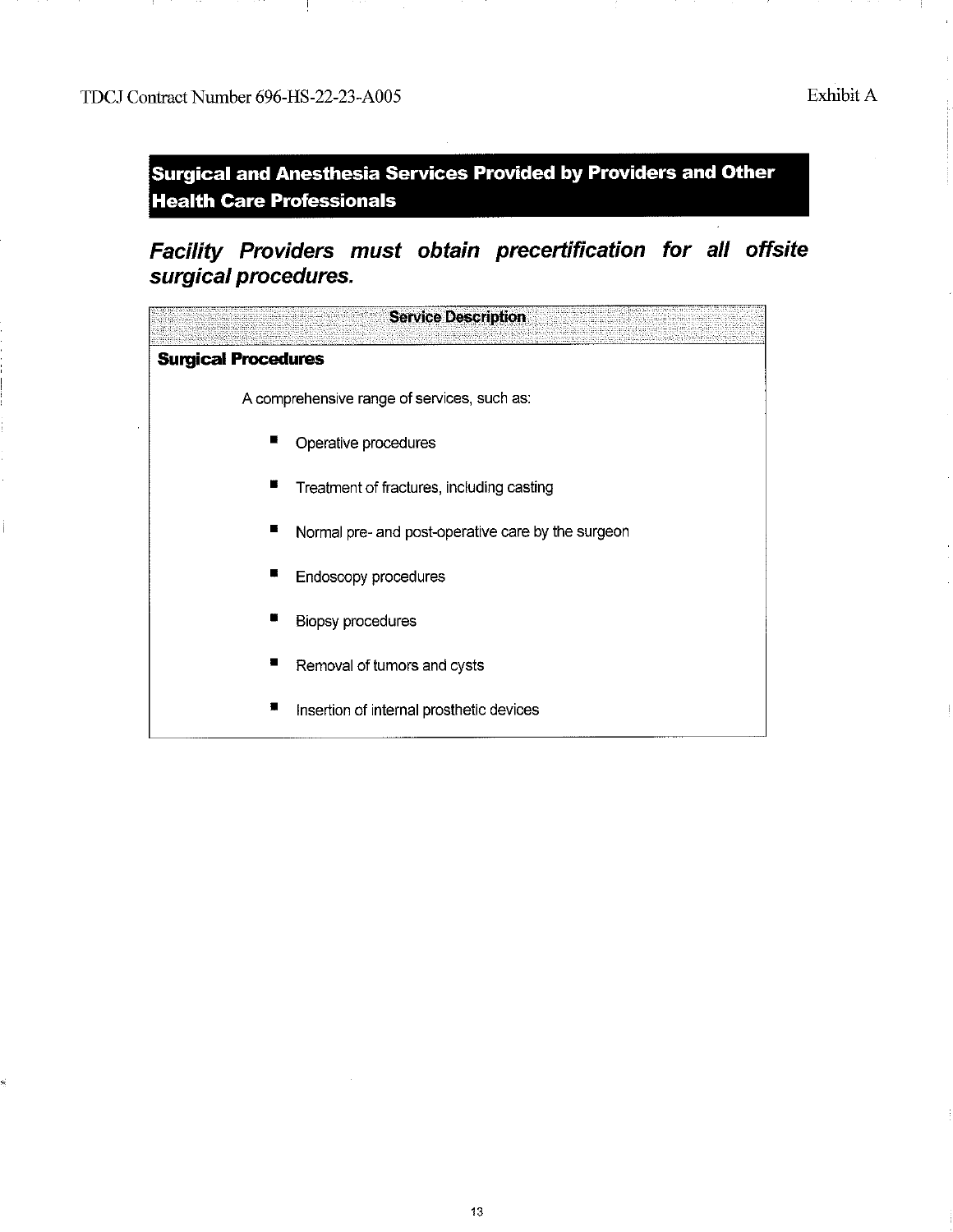- 11

**Services Provided by an Infirmary, Hospital or Other Facility and Ambulance Services** 

- 11

**Facility physicians must obtain precertification for hospital stays. All services are subject to a finding ofmedical necessity.** 

|                           | <b>Service Description</b>                                                                                                                                                                                                  |
|---------------------------|-----------------------------------------------------------------------------------------------------------------------------------------------------------------------------------------------------------------------------|
| <b>Infirmary Care</b>     |                                                                                                                                                                                                                             |
|                           | Health care services at TDCJ facilities with infirmaries for an illness or diagnosis<br>that requires limited observation and/or management by a registered nurse but<br>does not require admission to a licensed hospital. |
| <b>Inpatient Hospital</b> |                                                                                                                                                                                                                             |
|                           | Room and Board                                                                                                                                                                                                              |
|                           | <b>General Nursing Care</b>                                                                                                                                                                                                 |
|                           | ■<br>Meals and Special Diets                                                                                                                                                                                                |
|                           | Other Hospital Services, such as:                                                                                                                                                                                           |
|                           | Operating, recovery, obstetrical and other treatment rooms                                                                                                                                                                  |
|                           | ■<br>Prescribed drugs and medicines                                                                                                                                                                                         |
|                           | т<br>Diagnostic laboratory tests and X-rays                                                                                                                                                                                 |
|                           | ■<br>Administration of blood and blood products                                                                                                                                                                             |
|                           | ■<br>Blood or blood plasma                                                                                                                                                                                                  |
|                           | ■<br>Dressings, splints, casts and sterile tray services                                                                                                                                                                    |
|                           | Medical supplies and equipment, including oxygen<br>■                                                                                                                                                                       |
|                           | Anesthetic services as necessary                                                                                                                                                                                            |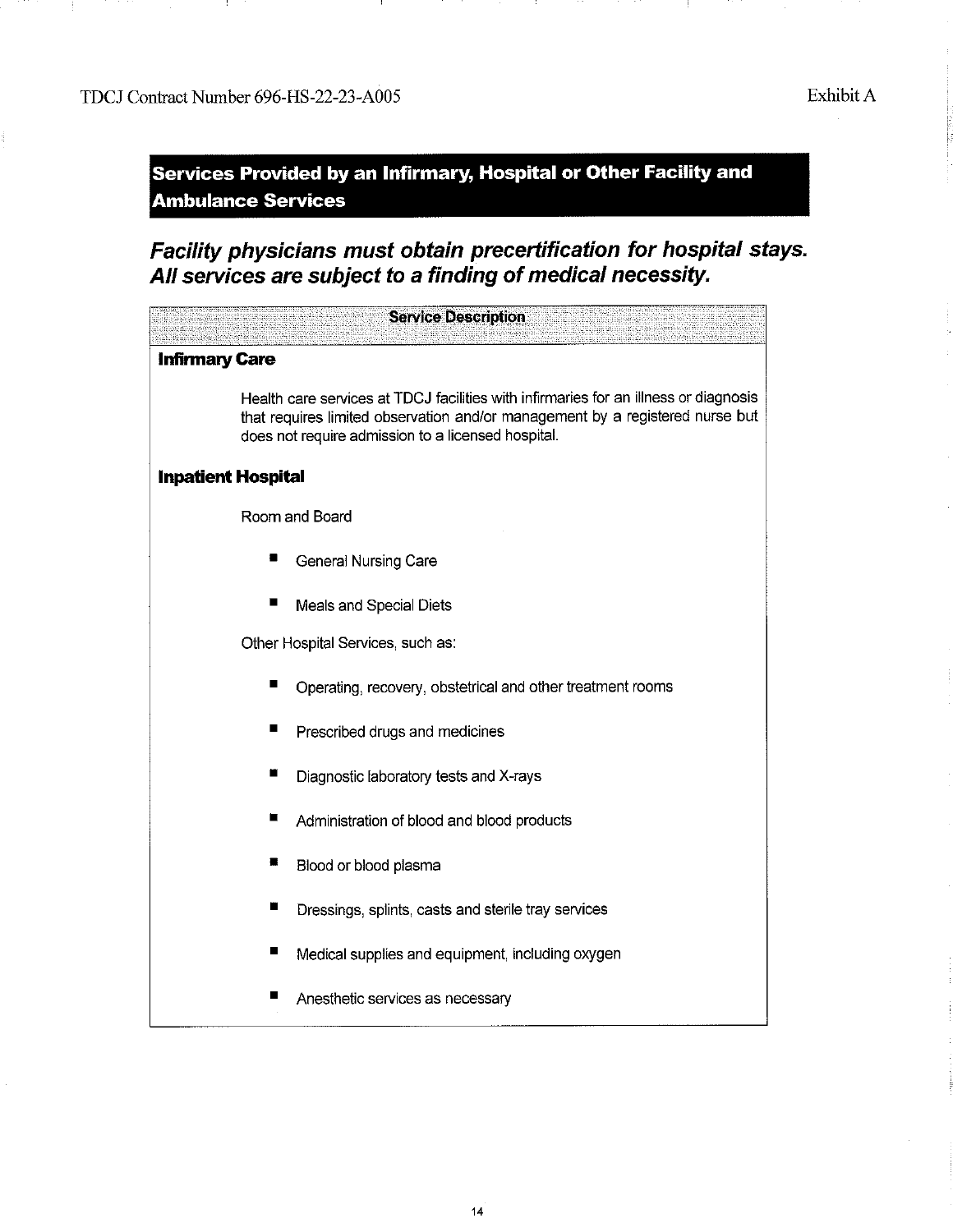## **Hospice Care**

Supportive and palliative care for the terminally ill is provided in a designated hospice facility. Services include inpatient and outpatient care. These services are provided by a multidisciplinary team under the direction of the facility provider who certifies the terminal stages of illness, with a life expectancy of approximately six months or less. Services include appropriate support services at the correctional unit for the inmate's family as outlined in policy.

### **Ambulance**

Local professional ambulance service when medically necessary.

### **Medical Emergency Services**

A medical emergency is the sudden and unexpected onset of a condition or an injury that the facility provider believes endangers life or could result in serious injury or disability, and requires immediate medical or surgical care.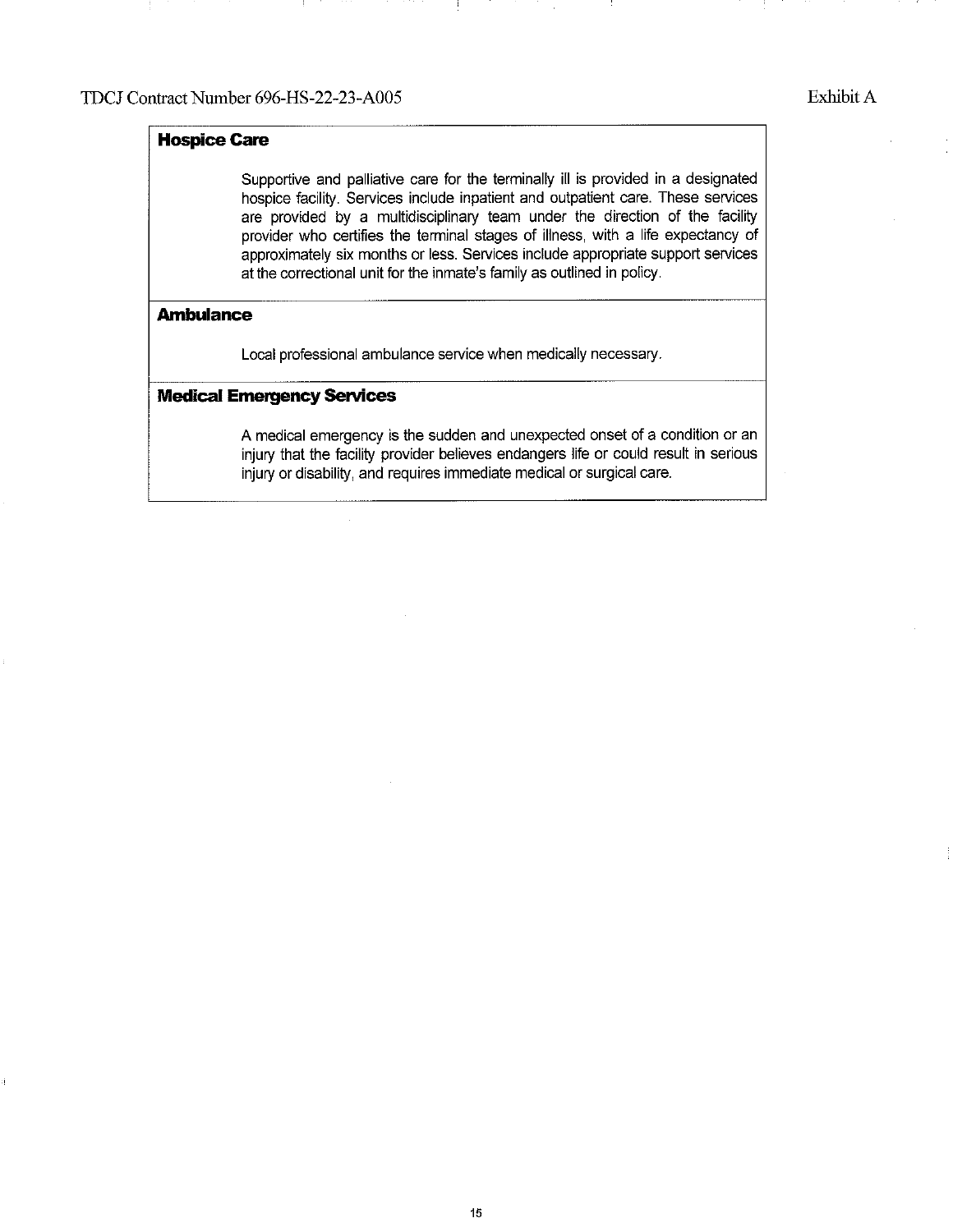$\sim$ 

Ì

 $\frac{1}{2}$ 

4.

 $\sim$   $\sim$ 

and the Co

- 11

- 11

÷.

 $\ddot{\cdot}$ 

## **Mental Health Services**

| <b>Service Description</b>                                                                                                                                                        |
|-----------------------------------------------------------------------------------------------------------------------------------------------------------------------------------|
| Mental Health Care                                                                                                                                                                |
| Diagnostic and treatment services recommended by a qualified mental health<br>provider, including:                                                                                |
| Professional services such as medication monitoring and management                                                                                                                |
| <b>Outpatient services</b>                                                                                                                                                        |
| Psycho-social services as indicated                                                                                                                                               |
| Inpatient services provided by a correctional health care approved<br>facility, including as necessary, diagnostic evaluation, acute care,<br>transitional care and extended care |
| Crisis management / Suicide prevention                                                                                                                                            |
| Continuity of care services                                                                                                                                                       |
| Specialized mental health programs                                                                                                                                                |
| Program for the Aggressive Mentally III Offender<br>н                                                                                                                             |
| Developmental Disabilities Program<br>■                                                                                                                                           |
| Restrictive Housing step-down program<br>■                                                                                                                                        |
| Program for the chronic self-injurious<br>П                                                                                                                                       |
| Emergency mental health services are available 24 hours a day, seven<br>days per week                                                                                             |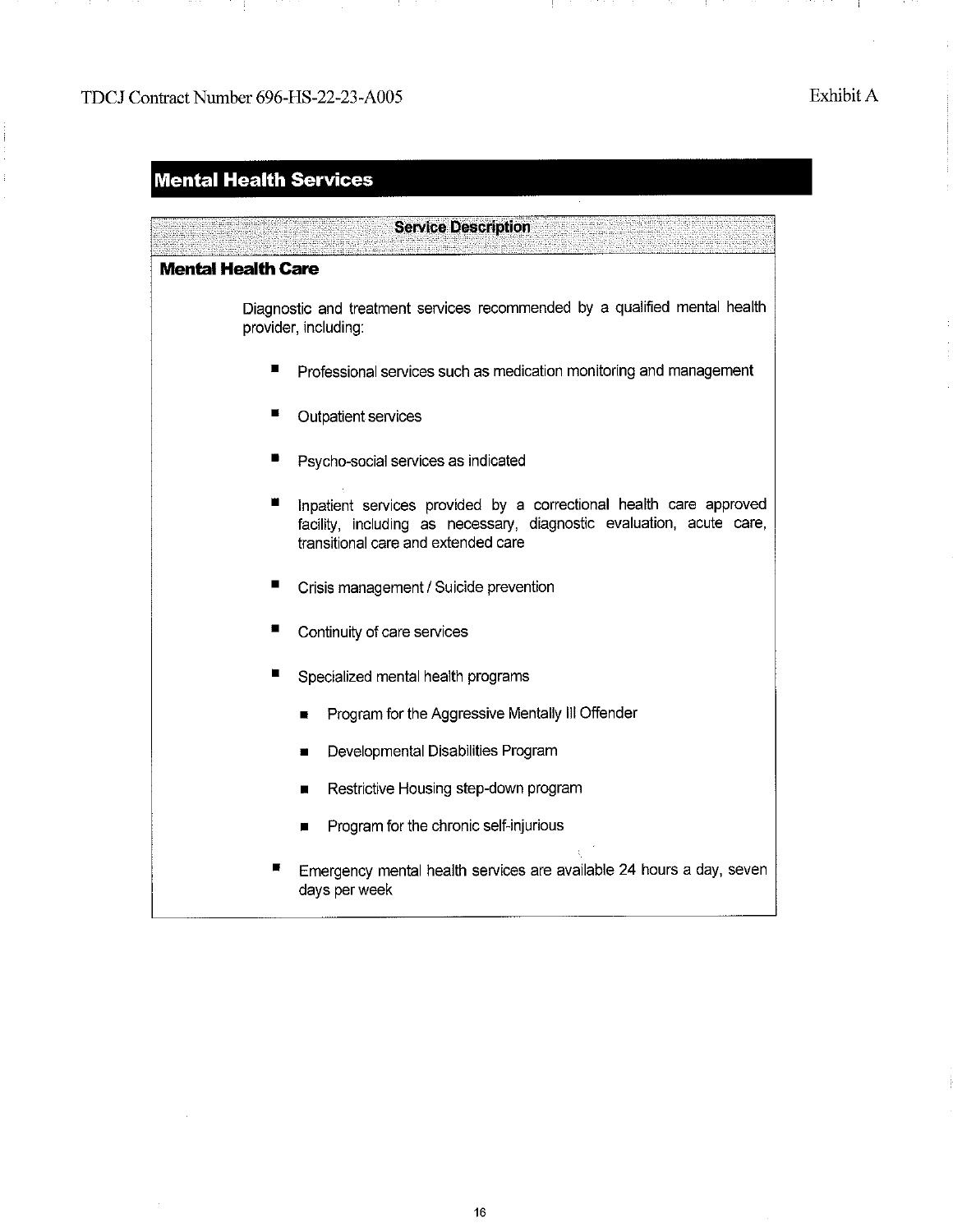## **Pharmacy Services**

**Service Description Pharmacy Services**  Medically necessary medications are provided to inmates when clinically indicated. **• Over the counter medications as specified by the formulary and policy • Formulary prescription medications** • Non-formulary medications must have prior authorization through the non-formulary approval process **■** Maintenance medications are dispensed as a 30-day supply with up to 11 refills authorized **•** Acute medications (e.g., antibiotics) are dispensed as a course of therapy and may not be refilled without obtaining a new prescription from the provider • Certain medications may be provided KOP (Keep on Person) based on policy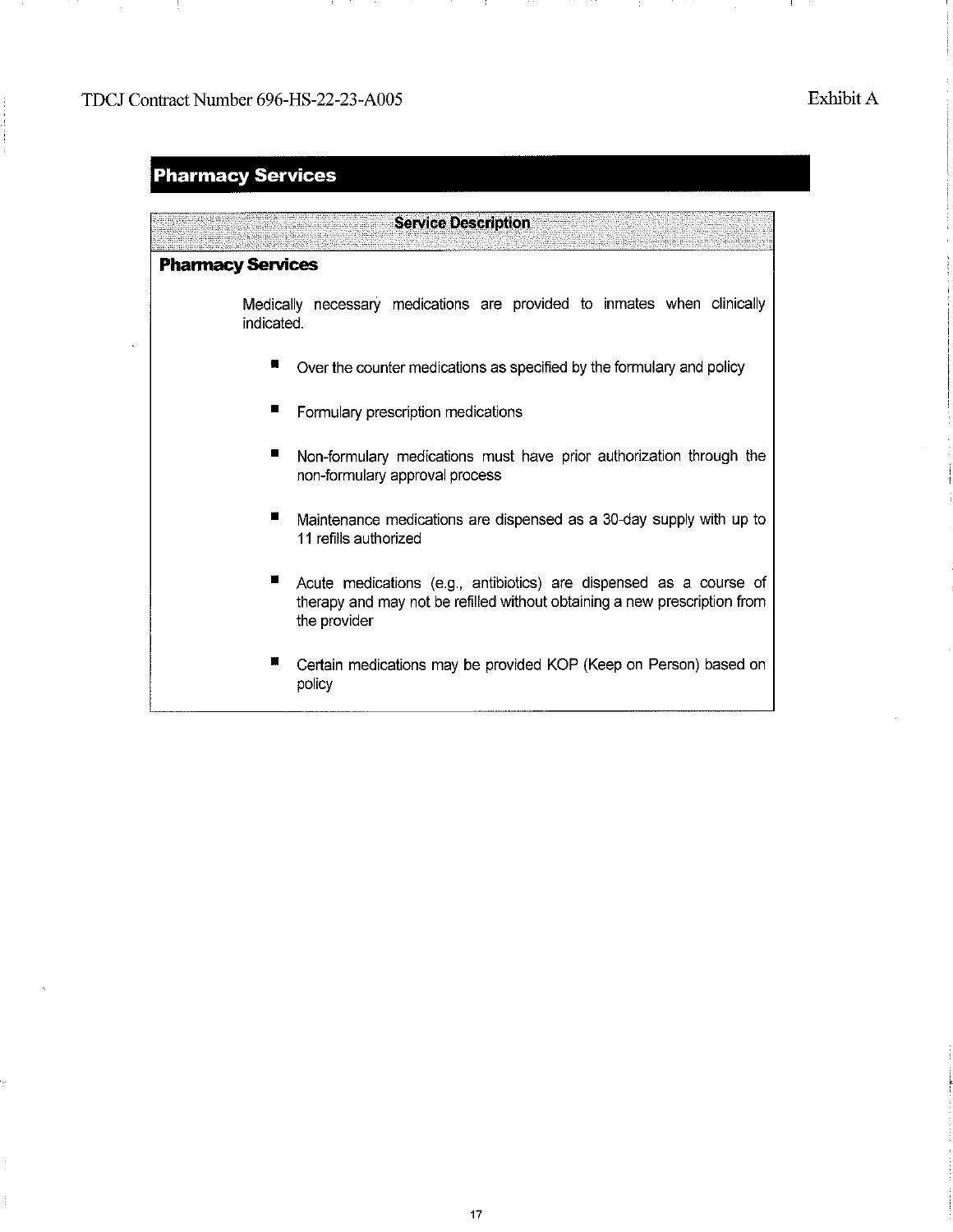## **Dental Services**

## **Eligibility for Dental Services:**

- All inmates are eligible for emergency or urgent needs (Level 1).
- All inmates are eligible for interceptive care (Level 2). Subject to co-payment.
- All inmates are eligible for routine care (Level 3) after 12 months of incarceration and demonstration of satisfactory oral hygiene. Subject to co-payment.
- Referrals for evaluation and treatment by specialists will be subject to utilization review process and require prior authorization.
- Dentists may request variation from the guidelines regarding eligibility and scope of services for the protection of patients judged to have special dental needs jeopardizing overall health.

|                      | <b>Service Description</b>                                |
|----------------------|-----------------------------------------------------------|
|                      | <b>Diagnostic/Preventive Dentistry by Primary Dentist</b> |
| П                    | Initial/Periodic oral examination                         |
| ∎                    | Development of treatment plan                             |
| н                    | Oral cancer examination                                   |
|                      | Visual aids                                               |
| ■                    | Consultations                                             |
| <b>Dental X-rays</b> |                                                           |
| п                    | Bitewing                                                  |
| ш                    | Single                                                    |
| п                    | Other X-rays                                              |
|                      | Full Mouth<br>п                                           |
|                      | Panoramic<br>п                                            |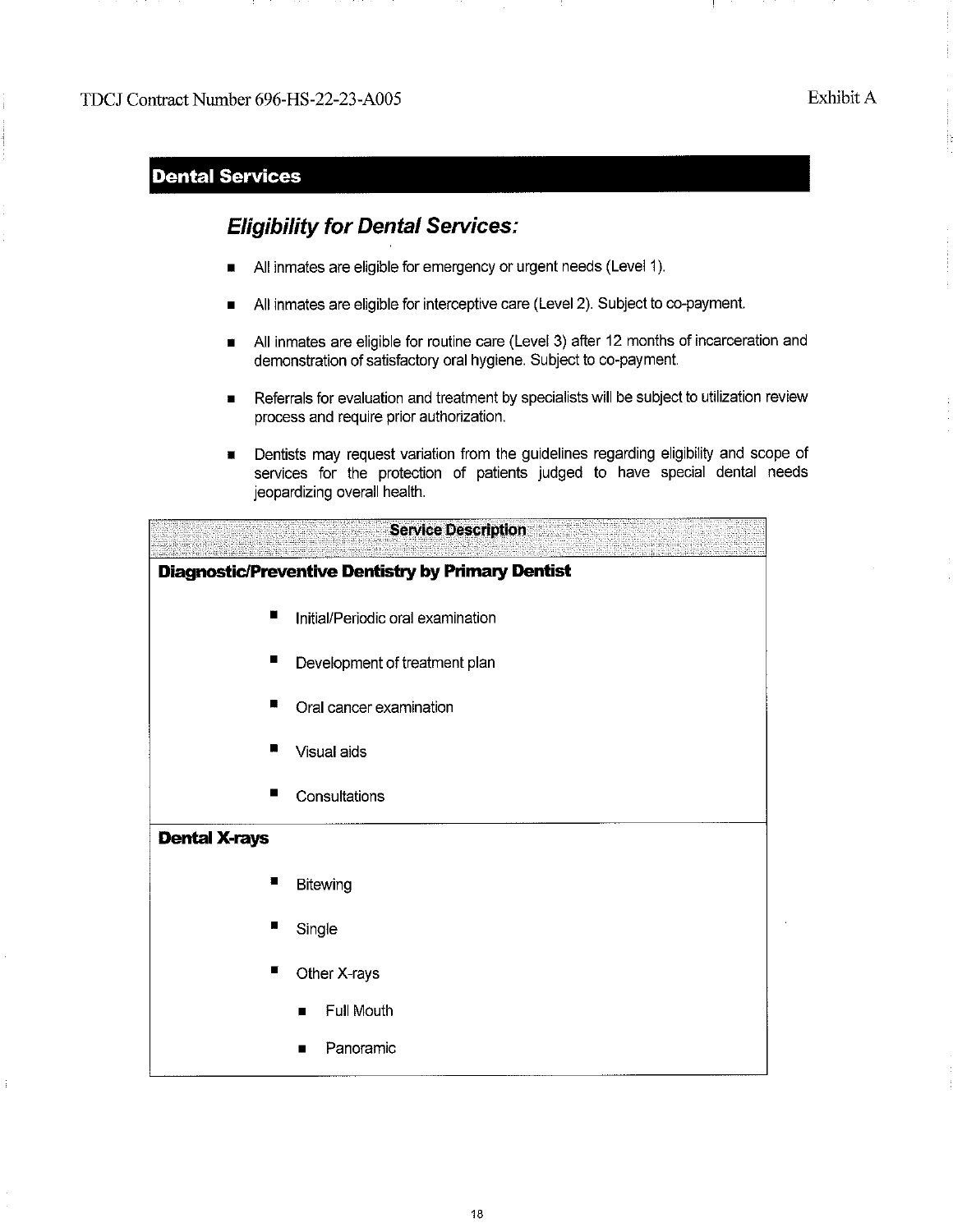-9

-11

 $\ddot{\phantom{0}}$ 

**H** 

÷

÷

ĵ.

- 11

- 10

| <b>Prophylaxis</b> |                                                                                      |
|--------------------|--------------------------------------------------------------------------------------|
|                    | Oral hygiene instruction                                                             |
| п                  | Fluoride treatment                                                                   |
| п                  | Sealant treatment (per tooth)                                                        |
|                    | Infection control                                                                    |
|                    | <b>Restorative (fillings) by Primary Dentist</b>                                     |
| ш                  | Amalgam (silver) restorations: primary or permanent (1, 2, 3 or more<br>surfaces)    |
|                    | Composite resin (white) restorations on anterior teeth (1, 2, 3 or more<br>surfaces) |
|                    | Acid etch bonding for repair of incisal edge                                         |
|                    | <b>Endodontics (root canal therapy/anterior teeth) by Primary Dentist</b>            |
|                    | <b>Oral Surgery by Primary Dentist</b>                                               |
| ■                  | Single/multiple tooth extraction(s)                                                  |
| ш                  | Surgical extraction-erupted tooth                                                    |
|                    | Surgical extraction-soft tissue impaction                                            |
|                    | Surgical extraction-partial bony impaction                                           |
|                    | Surgical extraction-full bony impaction                                              |
|                    | Periodontics (gum treatment) by Primary Dentist                                      |
| п                  | Occlusal Adjustment-Limited                                                          |
| П                  | Occlusal Adjustment-Complete                                                         |
| ■                  | Periodontal scaling and root planing (per quadrant)                                  |
|                    | <b>Major Restorative Dentistry by Primary Dentist</b>                                |
|                    | Re-cement crown/bridge                                                               |
| Б                  | Post for crown                                                                       |
|                    | Stainless steel crown                                                                |